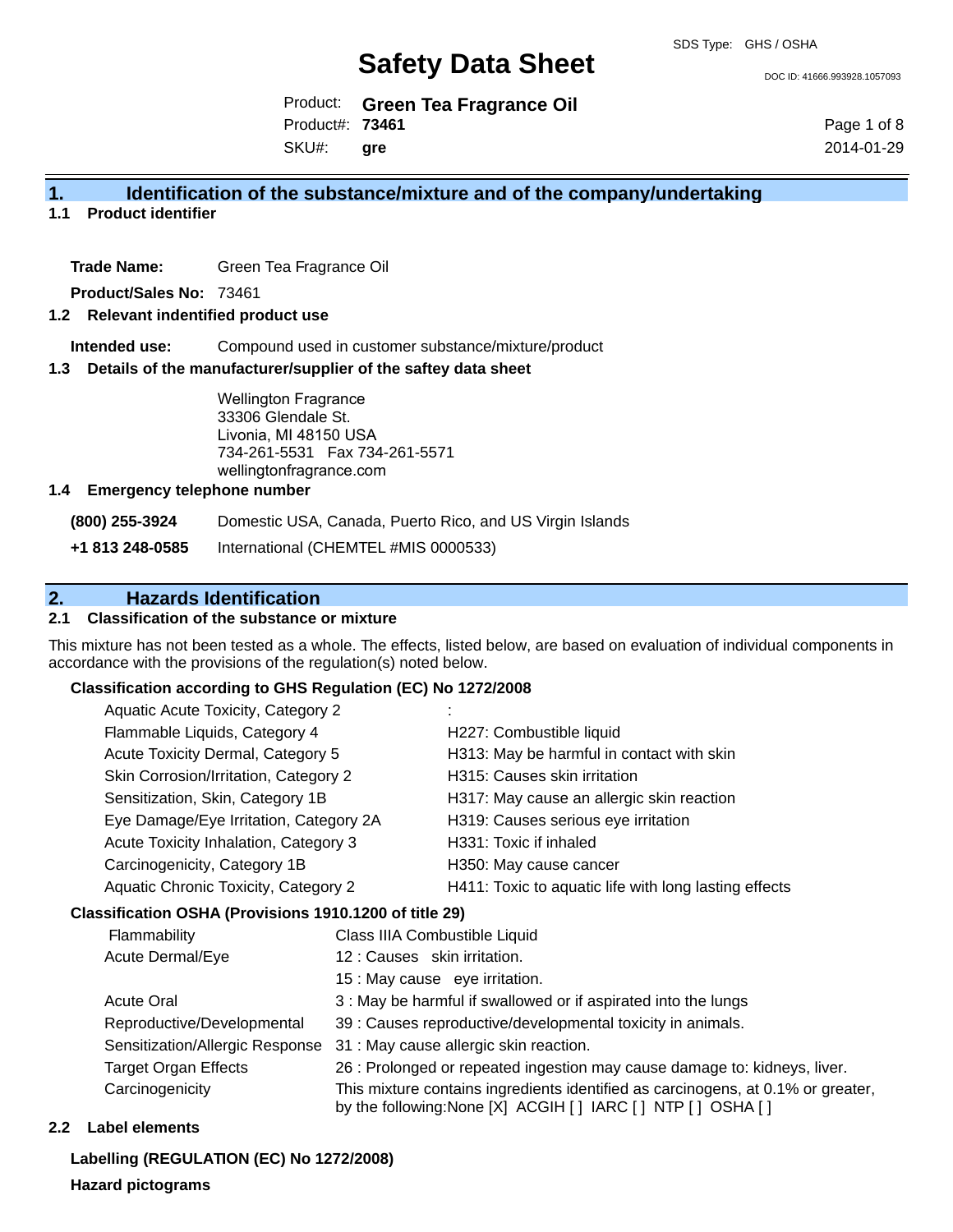DOC ID: 41666.993928.1057093

### Product: **Green Tea Fragrance Oil** Product#: **73461**

**gre**





SKU#:



# **Signal Word: Danger, Warning**

#### **Hazard statments**

| H <sub>22</sub> 7 | Combustible liquid                              |
|-------------------|-------------------------------------------------|
| H313              | May be harmful in contact with skin             |
| H315              | Causes skin irritation                          |
| H317              | May cause an allergic skin reaction             |
| H319              | Causes serious eye irritation                   |
| H331              | Toxic if inhaled                                |
| H350              | May cause cancer                                |
| H411              | Toxic to aquatic life with long lasting effects |
|                   |                                                 |

#### **Precautionary Statements**

#### **Prevention:**

| P <sub>201</sub>     | Obtain special instructions before use                                                                                                |
|----------------------|---------------------------------------------------------------------------------------------------------------------------------------|
| P <sub>202</sub>     | Do not handle until all safety precautions have been read and understood                                                              |
| P <sub>233</sub>     | Keep container tightly closed                                                                                                         |
| P <sub>235</sub>     | Keep cool                                                                                                                             |
| P <sub>264</sub>     | Wash hands thoroughly after handling                                                                                                  |
| P <sub>271</sub>     | Use only outdoors or in a well-ventilated area                                                                                        |
| P272                 | Contaminated work clothing should not be allowed out of the workplace                                                                 |
| P <sub>273</sub>     | Avoid release to the environment                                                                                                      |
| P <sub>281</sub>     | Use personal protective equipment as required                                                                                         |
| <b>Response:</b>     |                                                                                                                                       |
| $P302 + P352$        | IF ON SKIN: Wash with soap and water                                                                                                  |
| $P304 + P340$        | IF INHALED: Remove victim to fresh air and keep at rest in a position comfortable for<br>breathing                                    |
| $P305 + P351 + P338$ | IF IN EYES: Rinse cautiously with water for several minutes Remove contact lenses if<br>present and easy to do. continue rinsing      |
| $P308 + P313$        | IF exposed or concerned: Get medical advice/attention                                                                                 |
| P311                 | Call a POISON CENTER or doctor/physician                                                                                              |
| $P333 + P313$        | If skin irritation or a rash occurs: Get medical advice/attention                                                                     |
| $P337 + P313$        | If eye irritation persists: Get medical advice/attention                                                                              |
| P362                 | Take off contaminated clothing and wash before reuse                                                                                  |
| P363                 | Wash contaminated clothing before reuse                                                                                               |
| P370 + P378          | In case of fire: Use Carbon dioxide (CO2), Dry chemical, or Foam for extinction. Do not use<br>a direct water jet on burning material |
| P391                 | <b>Collect Spillage</b>                                                                                                               |
|                      |                                                                                                                                       |

### **2.3 Other Hazards**

**no data available**

Page 2 of 8 2014-01-29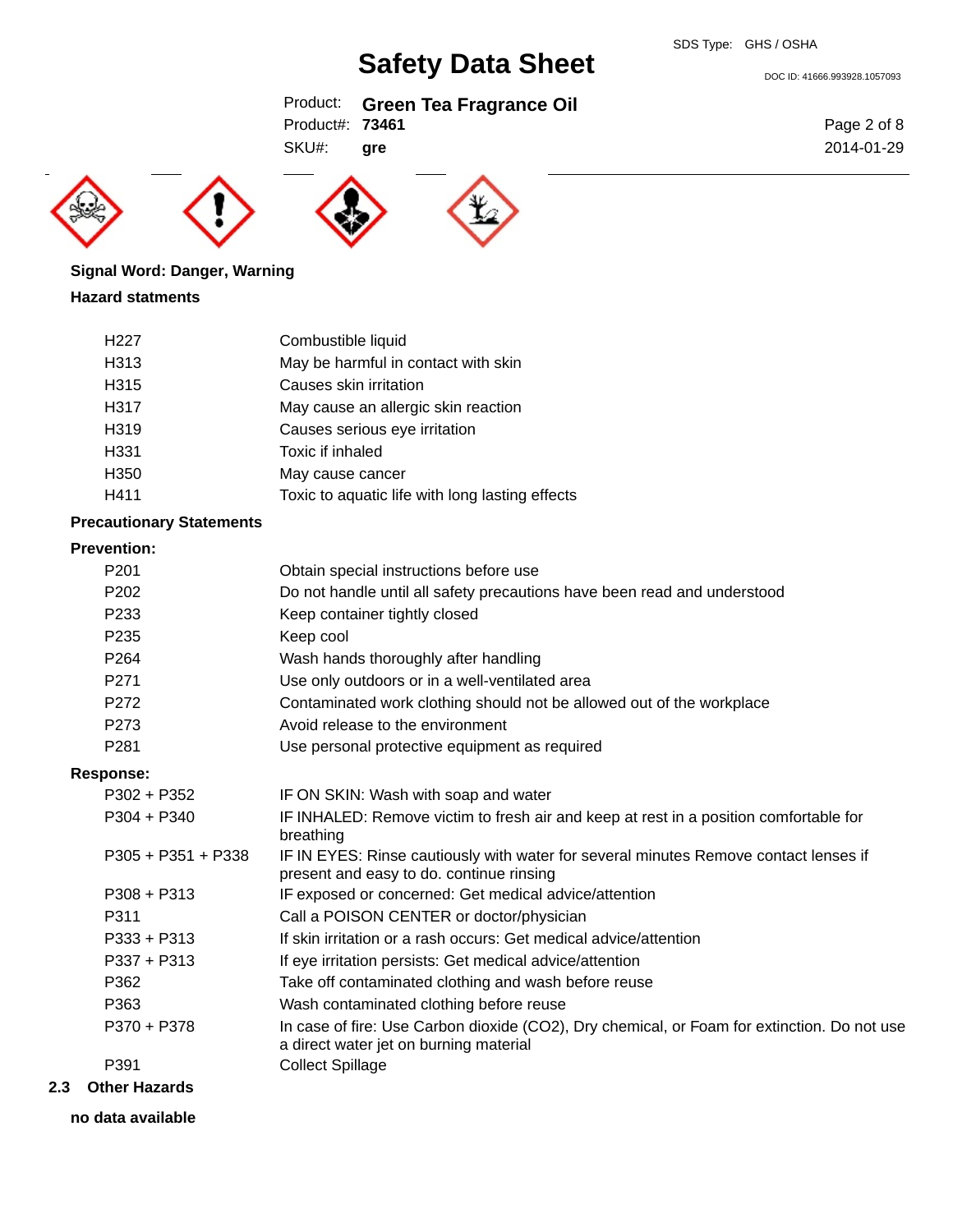DOC ID: 41666.993928.1057093

|                        | Product: Green Tea Fragrance Oil |
|------------------------|----------------------------------|
| Product#: <b>73461</b> |                                  |
| SKU#: gre              |                                  |

Page 3 of 8 2014-01-29

### **3. Composition/Information on Ingredients**

#### **3.1 Mixtures**

This product is a complex mixture of ingredients, which contains among others the following substance(s), presenting a health or environmental hazard within the meaning of the UN Globally Harmonized System of Classification and Labeling of Chemicals (GHS):

| CAS#<br>Ingredient | EC#                                                      | Conc.<br>Range | <b>GHS Classification</b>           | <b>OSHA Classification</b> |  |
|--------------------|----------------------------------------------------------|----------------|-------------------------------------|----------------------------|--|
| 84-66-2            | 201-550-6                                                | 50 - 60 %      | H316                                |                            |  |
| Diethyl phthalate  |                                                          |                |                                     |                            |  |
| $60 - 12 - 8$      | 200-456-2                                                | $5 - 10%$      | H302; H313; H316; H319              | 11, 15, 3                  |  |
| phenethyl alcohol  |                                                          |                |                                     |                            |  |
| 78-70-6            | 201-134-4                                                | $2 - 5%$       | H227; H303; H315; H319              | 12, 26                     |  |
| Linalool           |                                                          |                |                                     |                            |  |
| 115-95-7           | 204-116-4                                                | $2 - 5%$       | H227; H315; H319                    |                            |  |
| Linalyl acetate    |                                                          |                |                                     |                            |  |
| 8008-57-9          | 232-433-8                                                | $2 - 5%$       | H226; H304; H315; H410              | 12, 3, 31                  |  |
|                    | Citrus aurantium dulcis (Orange) oil                     |                |                                     |                            |  |
| 151-05-3           | 205-781-3                                                | $2 - 5%$       | H303; H316; H412                    | 11, 15                     |  |
|                    | 1,1-Dimethyl-2-phenylethyl acetate                       |                |                                     |                            |  |
| 101-86-0           | 202-983-3                                                | $2 - 5%$       | H303; H316; H317; H411              | 11, 15                     |  |
| Hexyl cinnamal     |                                                          |                |                                     |                            |  |
| 103-60-6           | 203-127-1                                                | $2 - 5%$       | H316                                | 11                         |  |
|                    | 2-Phenoxyethyl isobutyrate                               |                |                                     |                            |  |
| 8016-20-4          | 289-904-6                                                | $2 - 5%$       | H226; H304; H315; H410              | 12, 3, 31                  |  |
|                    | Citrus grandis peel oil                                  |                |                                     |                            |  |
| 14901-07-6         | 238-969-9                                                | $2 - 5%$       | H316; H411                          | 11, 39                     |  |
| beta-lonone        |                                                          |                |                                     |                            |  |
| 68917-33-9         | 284-515-8                                                | $1 - 2%$       | H226; H304; H315; H410              | 12, 3, 31                  |  |
| Lemon oil terpenes |                                                          |                |                                     |                            |  |
| 68647-72-3         | 232-433-8                                                | $1 - 2%$       | H226; H304; H315; H317; H410        | 12, 3, 31                  |  |
|                    | Citrus aurantium var. dulcis                             |                |                                     |                            |  |
| 24851-98-7         | 246-495-9                                                | $1 - 2%$       | H316                                |                            |  |
|                    | Methyldihydrojasmonate                                   |                |                                     |                            |  |
| 8008-45-5          | 282-013-3                                                | $0.1 - 1.0 %$  | H226; H304; H315; H317; H341; H350; | 11, 15                     |  |
|                    | Myristica fragrans (Nutmeg) kernel oil                   |                | H410                                |                            |  |
|                    | See Section 16 for full text of GHS classification codes |                |                                     |                            |  |

Total Hydrocarbon Content (%  $w/w$ ) = 7.93

#### **4. First Aid Measures**

#### **4.1 Description of first aid measures**

**Inhalation:** Remove from exposure site to fresh air and keep at rest.

Obtain medical advice. **Eye Exposure:** Flush immediately with water for at least 15 minutes. Contact physician if symptoms persist.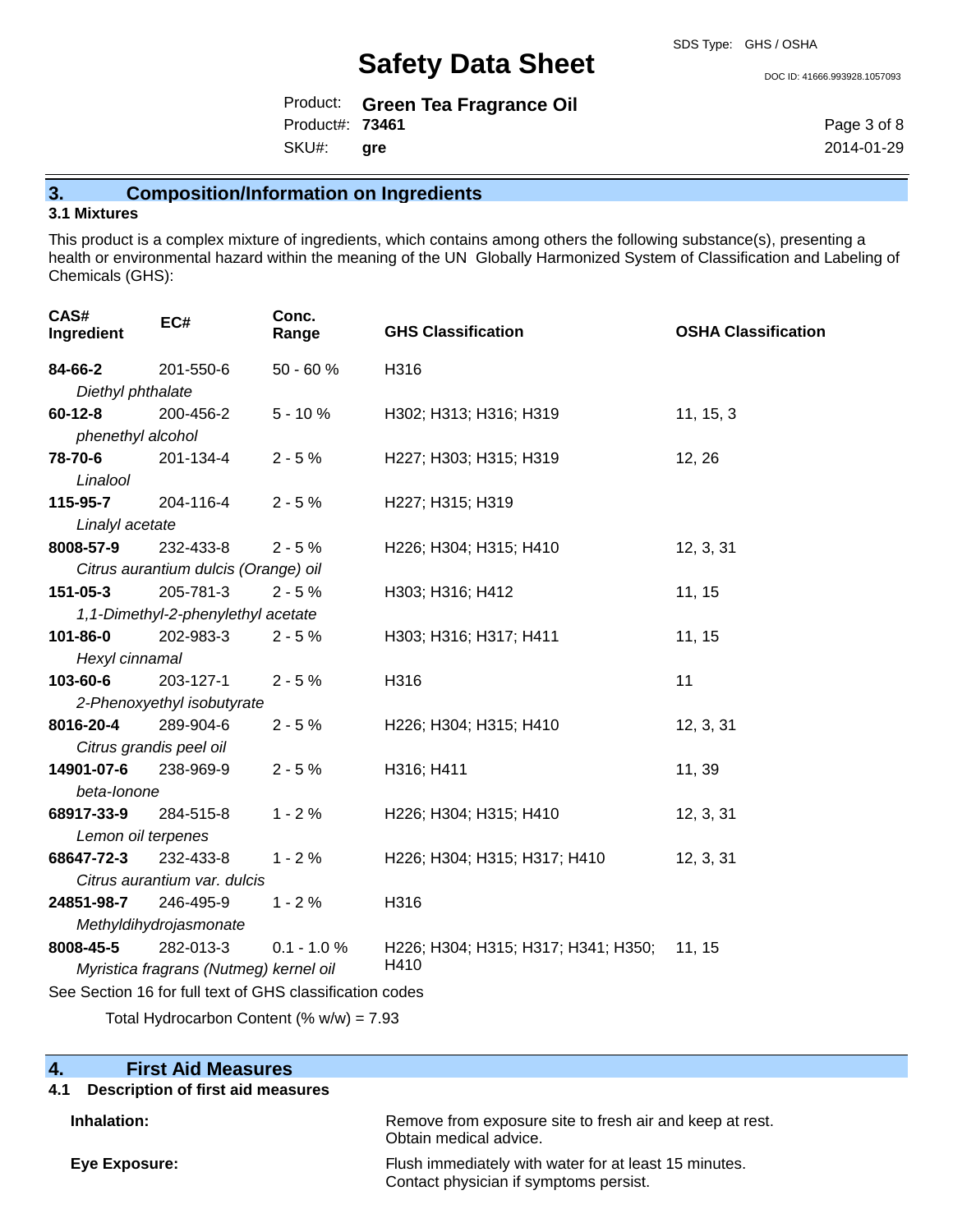DOC ID: 41666.993928.1057093

|     |                                                                            | Product:<br>Product#: 73461 | Green Tea Fragrance Oil                                                                                       | Page 4 of 8 |
|-----|----------------------------------------------------------------------------|-----------------------------|---------------------------------------------------------------------------------------------------------------|-------------|
|     |                                                                            | SKU#:                       | gre                                                                                                           | 2014-01-29  |
|     | <b>Skin Exposure:</b>                                                      |                             | Remove contaminated clothes. Wash thoroughly with water (and soap).<br>Contact physician if symptoms persist. |             |
|     | Ingestion:                                                                 |                             | Rinse mouth with water and obtain medical advice.                                                             |             |
| 4.2 | Most important symptoms and effects, both acute and delayed                |                             |                                                                                                               |             |
|     | <b>Symptoms:</b>                                                           |                             | no data available                                                                                             |             |
|     | Risks:                                                                     |                             | Refer to Section 2.2 "Hazard Statements"                                                                      |             |
| 4.3 | Indication of any immediate medical attention and special treatment needed |                             |                                                                                                               |             |
|     | Treatment:                                                                 |                             | Refer to Section 2.2 "Response"                                                                               |             |
| 5.  | <b>Fire-Fighting measures</b>                                              |                             |                                                                                                               |             |
| 5.1 | <b>Extinguishing media</b>                                                 |                             |                                                                                                               |             |
|     | Suitable:                                                                  |                             | Carbon dioxide (CO2), Dry chemical, Foam                                                                      |             |
|     | <b>Unsuitable</b>                                                          |                             | Do not use a direct water jet on burning material                                                             |             |
| 5.2 | Special hazards arising from the substance or mixture                      |                             |                                                                                                               |             |
| 5.3 | <b>During fire fighting:</b><br><b>Advice for firefighters</b>             |                             | Water may be ineffective                                                                                      |             |
|     | <b>Further information:</b>                                                |                             | Standard procedure for chemical fires                                                                         |             |

#### **6. Accidental Release Measures**

#### **6.1 Personal precautions, protective equipment and emergency procedures**

Avoid inhalation and contact with skin and eyes. A self-contained breathing apparatus is recommended in case of a major spill.

#### **6.2 Environmental precautions**

Keep away from drains, soil, and surface and groundwater.

#### **6.3 Methods and materials for containment and cleaning up**

Clean up spillage promptly. Remove ignition sources. Provide adequate ventilation. Avoid excessive inhalation of vapors. Gross spillages should be contained by use of sand or inert powder and disposed of according to the local regulations.

#### **6.4 Reference to other sections**

Not Applicable

## **7. Handling and Storage**

### **7.1 Precautions for safe handling**

Apply according to good manufacturing and industrial hygiene practices with proper ventilation. Do not drink, eat or smoke while handling. Respect good personal hygiene.

### **7.2 Conditions for safe storage, including any incompatibilities**

Store in a cool, dry and ventilated area away from heat sources and protected from light in tightly closed original container. Avoid plastic and uncoated metal container. Keep air contact to a minimum.

## **7.3 Specific end uses**

No information available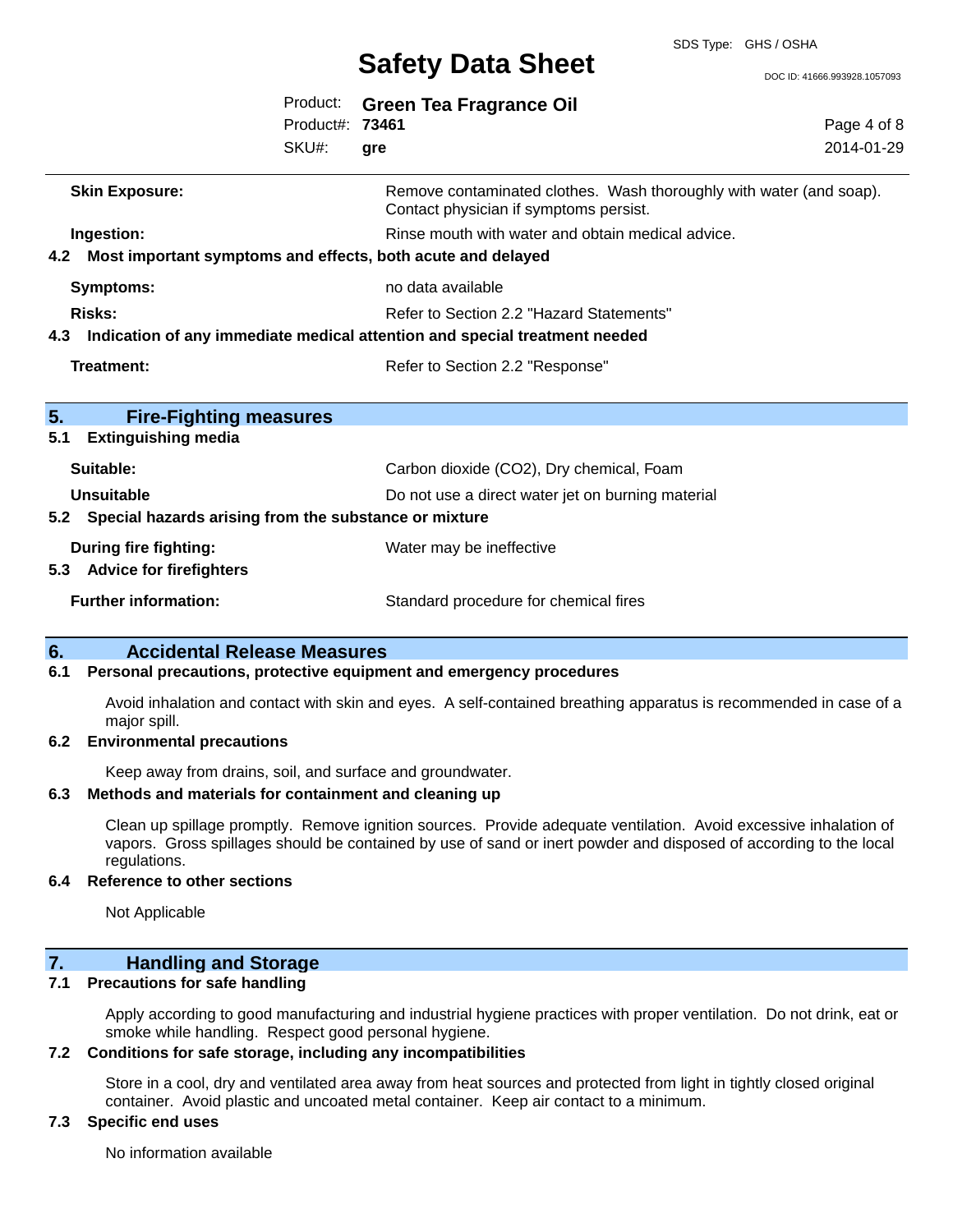SDS Type: GHS / OSHA

DOC ID: 41666.993928.1057093

Product: **Green Tea Fragrance Oil** SKU#: Product#: **73461 gre**

Page 5 of 8 2014-01-29

#### **8. Exposure Controls/Personal Protection 8.1 Control parameters**

| <b>Exposure Limits:</b>        |                   |                                                                                                                                          |         |       |      |                           |  |
|--------------------------------|-------------------|------------------------------------------------------------------------------------------------------------------------------------------|---------|-------|------|---------------------------|--|
| <b>Component</b>               |                   |                                                                                                                                          | ACGIH   | ACGIH | OSHA | <b>OSHA</b>               |  |
|                                |                   |                                                                                                                                          | TWA ppm |       |      | STEL ppm TWA ppm STEL ppm |  |
| 84-66-2                        | Diethyl phthalate |                                                                                                                                          | 5       |       |      |                           |  |
| <b>Engineering Controls:</b>   |                   | Use local exhaust as needed.                                                                                                             |         |       |      |                           |  |
|                                |                   | 8.2 Exposure controls - Personal protective equipment                                                                                    |         |       |      |                           |  |
| Eye protection:                |                   | Tightly sealed goggles, face shield, or safety glasses with brow guards and side shields, etc.<br>as may be appropriate for the exposure |         |       |      |                           |  |
| <b>Respiratory protection:</b> |                   | Avoid excessive inhalation of concentrated vapors. Apply local ventilation where appropriate.                                            |         |       |      |                           |  |
| <b>Skin protection:</b>        |                   | Avoid Skin contact. Use chemically resistant gloves as needed.                                                                           |         |       |      |                           |  |
|                                |                   |                                                                                                                                          |         |       |      |                           |  |

# **9. Physical and Chemical Properties**

## **9.1 Information on basic physical and chemical properties**

| Appearance:                  | Conforms to Standard        |
|------------------------------|-----------------------------|
| Odor:                        | <b>Conforms to Standard</b> |
| Color:                       | Yellow to Olive             |
| <b>Viscosity:</b>            | Liquid                      |
| <b>Freezing Point:</b>       | Not determined              |
| <b>Boiling Point:</b>        | Not determined              |
| <b>Melting Point:</b>        | Not determined              |
| <b>Flashpoint:</b>           | 170 F (76.67 C)             |
| <b>Auto flammability:</b>    | Not determined              |
| <b>Explosive Properties:</b> | None Expected               |
| <b>Oxidizing properties:</b> | None Expected               |
| Vapor Pressure (mmHg@20 C):  | 0.0936                      |
| %VOC:                        | 8.8472                      |
| Specific Gravity @ 25 C:     | 1.0375                      |
| Density @ 25 C:              | 1.0345                      |
| Refractive Index @ 25 C:     | 1.4970                      |
| Soluble in:                  | Oil                         |

# **10. Stability and Reactivity**

| <b>10.1 Reactivity</b>                  | None                                               |
|-----------------------------------------|----------------------------------------------------|
| <b>10.2 Chemical stability</b>          | Stable                                             |
| 10.3 Possibility of hazardous reactions | None known                                         |
| 10.4 Conditions to avoid                | None known                                         |
| 10.5 Incompatible materials             | Strong oxidizing agents, strong acids, and alkalis |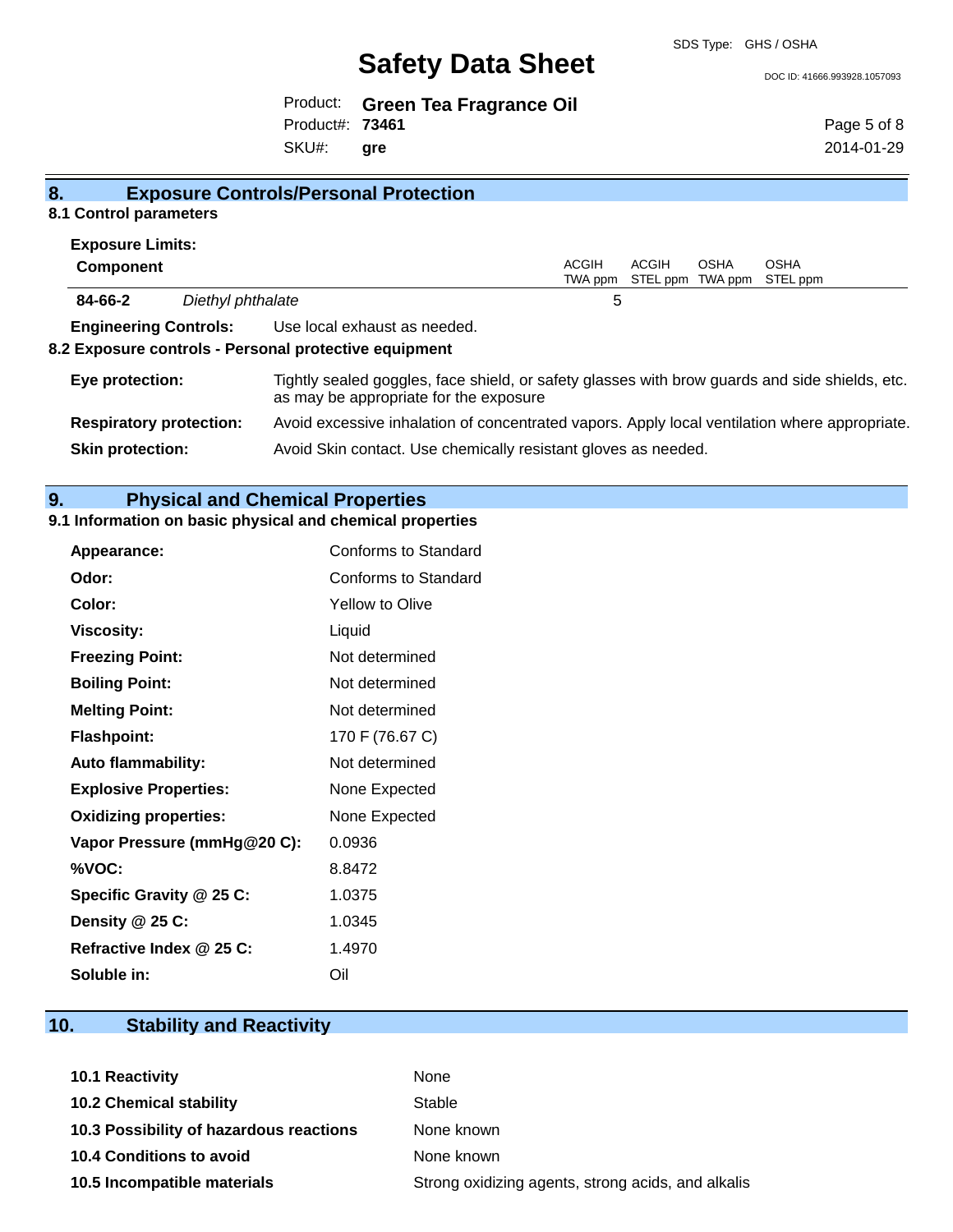DOC ID: 41666.993928.1057093

|                 | Product: Green Tea Fragrance Oil |
|-----------------|----------------------------------|
| Product#: 73461 |                                  |

SKU#: **gre** Page 6 of 8 2014-01-29

| 10.6 Hazardous decomposition products              | None known                                                                   |
|----------------------------------------------------|------------------------------------------------------------------------------|
| 11.<br><b>Toxicological Information</b>            |                                                                              |
| <b>11.1 Toxicological Effects</b>                  |                                                                              |
| <b>Acute toxicity - Oral</b>                       | (LD50: 5,205.32) Not classified - the classification criteria are<br>not met |
| <b>Acute toxicity - Dermal</b>                     | (LD50: 3,147.25) May be harmful in contact with skin                         |
| <b>Acute toxicity - Inhalation</b>                 | (LC50: 7.10) Toxic if inhaled                                                |
| <b>Skin corrosion / irritation</b>                 | Causes skin irritation                                                       |
| Serious eye damage / irritation                    | Causes serious eye irritation                                                |
| <b>Respiratory sensitization</b>                   | Not classified - the classification criteria are not met                     |
| <b>Skin sensitization</b>                          | May cause an allergic skin reaction                                          |
| <b>Germ cell mutagenicity</b>                      | Not classified - the classification criteria are not met                     |
| Carcinogenicity                                    | May cause cancer                                                             |
| <b>Reproductive toxicity</b>                       | Not classified - the classification criteria are not met                     |
| Specific target organ toxicity - single exposure   | Not classified - the classification criteria are not met                     |
| Specific target organ toxicity - repeated exposure | Not classified - the classification criteria are not met                     |
| <b>Aspiration hazard</b>                           | Not classified - the classification criteria are not met                     |
|                                                    |                                                                              |

## **12. Ecological Information**

**12.1 Toxicity**

| <b>Acute acquatic toxicity</b>     |                                                 |
|------------------------------------|-------------------------------------------------|
| <b>Chronic acquatic toxicity</b>   | Toxic to aquatic life with long lasting effects |
| <b>Toxicity Data on soil</b>       | no data available                               |
| <b>Toxicity on other organisms</b> | no data available                               |
|                                    |                                                 |
| 12.2 Persistence and degradability | no data available                               |
| 12.3 Bioaccumulative potential     | no data available                               |
| 12.4 Mobility in soil              | no data available                               |
| 12.5 Other adverse effects         | no data available                               |
|                                    |                                                 |

### **13. Disposal Conditions**

#### **13.1 Waste treatment methods**

Do not allow product to reach sewage systems. Dispose of in accordance with all local and national regulations. Send to a licensed waste management company.The product should not be allowed to enter drains, water courses or the soil. Do not contaminate ponds, waterways or ditches with chemical or used container.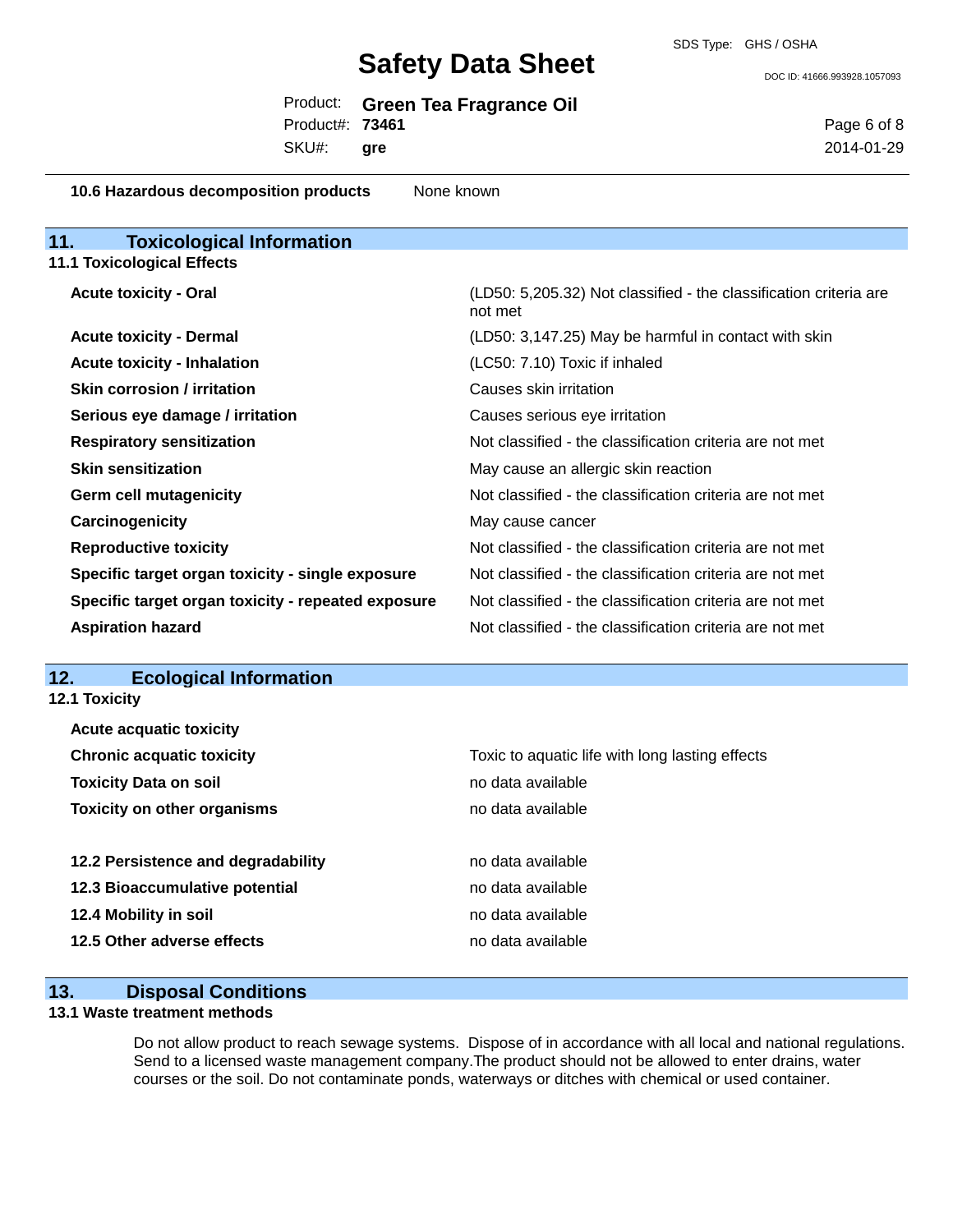DOC ID: 41666.993928.1057093

|                 | Product: Green Tea Fragrance Oil |
|-----------------|----------------------------------|
| Product#: 73461 |                                  |
| SKU#: gre       |                                  |

Page 7 of 8 2014-01-29

## **14. Transport Information**

| <b>Regulator</b><br>U.S. DOT (Non-Bulk)<br><b>Chemicals NOI</b><br><b>ADR/RID (International Road/Rail)</b> |            | <b>Class</b> | <b>Pack Group</b><br>Not Regulated - Not Dangerous Goods | <b>Sub Risk</b> | UN-nr.        |
|-------------------------------------------------------------------------------------------------------------|------------|--------------|----------------------------------------------------------|-----------------|---------------|
| <b>Environmentally Hazardous</b><br>Liquid, n.o.s.                                                          | Substance. | 9            | Ш                                                        |                 | <b>UN3082</b> |
| <b>IATA (Air Cargo)</b><br><b>Environmentally Hazardous</b><br>Liquid, n.o.s.<br><b>IMDG (Sea)</b>          | Substance. | 9            | Ш                                                        |                 | <b>UN3082</b> |
| <b>Environmentally Hazardous</b><br>Liquid, n.o.s.                                                          | Substance. | 9            | Ш                                                        |                 | <b>UN3082</b> |

**15. Regulatory Information**

**U.S. Federal Regulations:**

| <b>TSCA (Toxic Substance Control Act):</b> |                            |              | TSCA status undetermined                                                                           |
|--------------------------------------------|----------------------------|--------------|----------------------------------------------------------------------------------------------------|
| 40 CFR(EPCRA, SARA, CERCLA and CAA)        |                            |              | This product contains the following components:                                                    |
| 84-66-2                                    | $201 - 550 - 6$ 50 - 60 %  |              | Diethyl phthalate                                                                                  |
| <b>U.S. State Regulations:</b>             |                            |              |                                                                                                    |
| <b>California Proposition 65 Warning</b>   |                            |              | This product contains the following components:                                                    |
| 94-59-7                                    | $202 - 345 - 4 \le 31$ ppm |              | Safrole (NFS)                                                                                      |
| 93-15-2                                    | $202 - 223 - 0 \le 8$ ppm  |              | Methyl eugenol (NFS)                                                                               |
| <b>Canadian Regulations:</b>               |                            |              |                                                                                                    |
| <b>DSL / NDSL</b>                          |                            |              | 99.94% of the components are listed or exempt.                                                     |
| 67801-20-1 267-140-4 $\leq$ 2 ppm          |                            |              | 3-Methyl-5-(2,2,3-trimethyl-3-cyclopenten-1-yl)pent-4-en-2-ol                                      |
| $131812-67-4$ 412-950-7 $\leq 0$ ppm       |                            |              | 2,4-Dimethyl-2-(5,6,7,8-tetrahydro-5,5,8,8-tetramethyl-2-naphthalenyl)-1,3-<br>dioxolane (Okoumal) |
| 198404-98-7 427-900-1                      |                            | $\leq$ 1 ppm | Cyclopropanemethanol,<br>1-methyl-2-[(1,2,2-trimethylbicyclo[3.1.0]hex-3-yl)methyl]                |
| 54440-17-4                                 |                            | $= 0$ ppm    | 2,3,3-Trimethylindanone                                                                            |

# **16. Other Information**

#### **GHS H-Statements referred to under section 3**

- H226 : Flammable liquid and vapour **H227** : Combustible liquid
- 
- H304 : May be fatal if swallowed and enters airways H313 : May be harmful in contact with skin
- 
- H317 : May cause an allergic skin reaction H319 : Causes serious eye irritation
- H341 : Suspected of causing genetic defects H350 : May cause cancer
- H410 : Very toxic to aquatic life with long lasting effects H411 : Toxic to aquatic life with long lasting effects
- 
- H302 : Harmful if swallowed **H303** : May be harmful if swallowed
	-
- H315 : Causes skin irritation **H316** : Causes mild skin irritation
	-
	-
	-